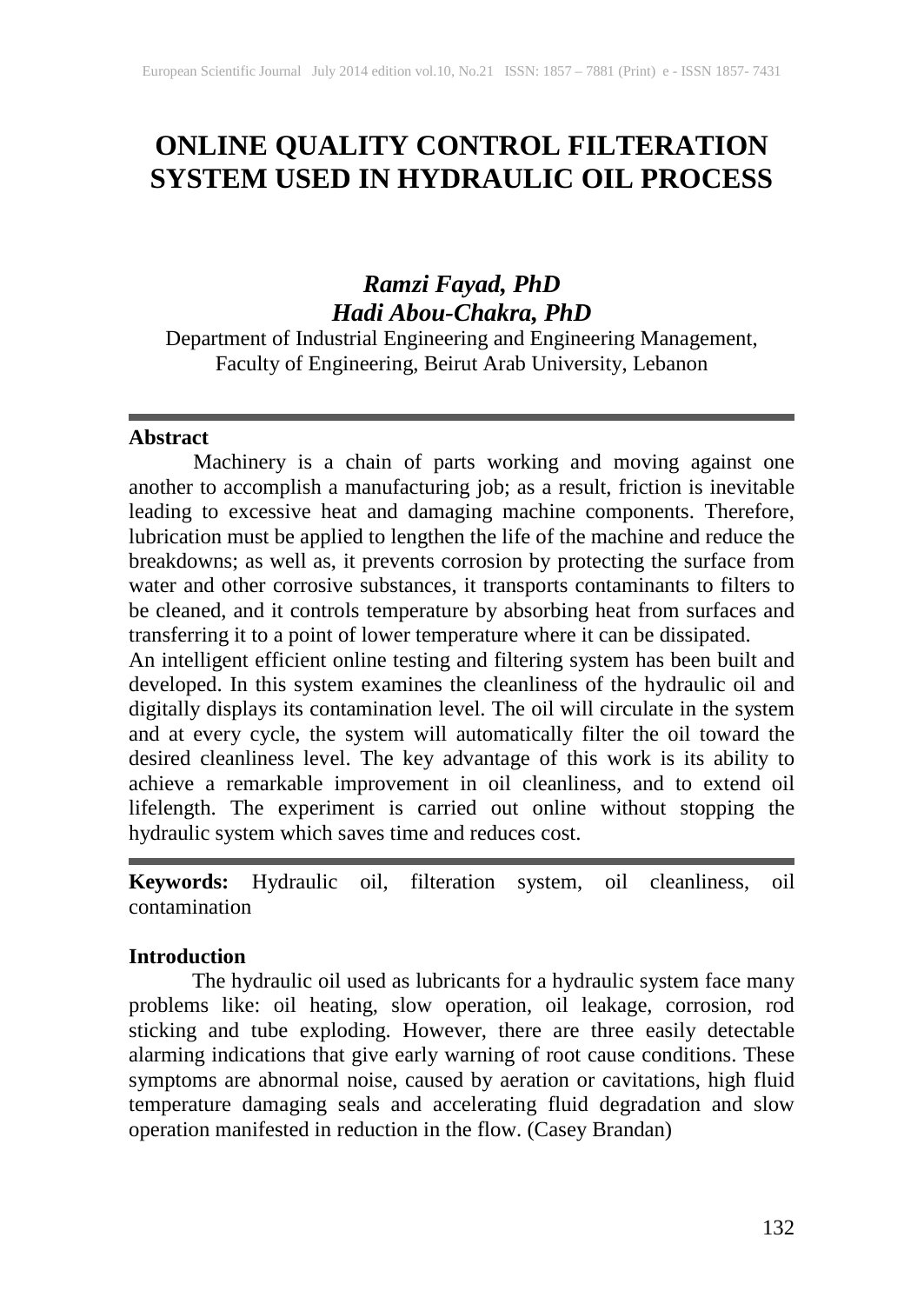Furthermore, lack of experience in dealing with hydraulic systems, has resulted in some commong mistakes that could be summarized as follows:

**Changing the oil,** two conditions necessitate an oil change are as follows: degradation of the base oil and depletion of the additive package.

**Running too hot** leads to destroying hydraulic components, seals, hoses and the oil itself. It depends on the viscosity - and viscosity index. As the oil's temperature increases its viscosity decreases.

**Using the Wrong Oil,** if oil with a viscosity that's too high for the climate, the machine has to operate in is used, the oil won't flow properly or lubricate adequately during cold start.

**Wrong Filter Locations** to-be-avoided are the pump inlet, piston pump and motor case

**Running System to Failure,** When hydraulic component fails, large amounts of metallic particles are generated. These particles circulate in the hydraulic fluid, often causing damage to other components before the system`s filters can remove them.

**Changing the filters,** change filters when all their dirt-holding capacity is used up - but before the bypass valve opens. This requires a mechanism to monitor the restriction to flow (pressure drop) across the filter element and give alert when this point is reached.

Oil analysis is an indicator of oil contamination; inspection can be both visually (color, emulsion, free water) and troubleshooting as in oil analysis. Some of tests used to assess lubricants physical properties and to detect contaminants are as follows: viscosity measurements, oil oxidation or oil acidity, water content, particle counts and Machine wear analysis (Ardison Oils)

Contamination in lubricating oils is the root cause of premature oil degradation and accelerated wear of machine components. Dirt, debris, and water often enter equipment lubrication through vents, lubricators, and seals during normal equipment usage and maintenance. Prevention and control of contamination is often the most reliable means of preventing equipment failures and prolonging equipments life. There are four types of filtration systems considered as a necessity to reduce contamination and expenses. They are as follows: centrifugal filtration, pressure filtration, magnetic filtration, and depth filtration (Finex 2009)

Various studies were carried out in using filtration systems to improve the quality of hydraulic oil. Wang, (Wang 2012) has conducted a case study of condition based maintenance modelling based upon the oil analysis of diesel engines using stochastic filtering. While Finex, (Finex 2009) discussed the installation of self-cleaning filters to help cleaning debris from mixers before liquid fuel was pumped into tankers, resulting in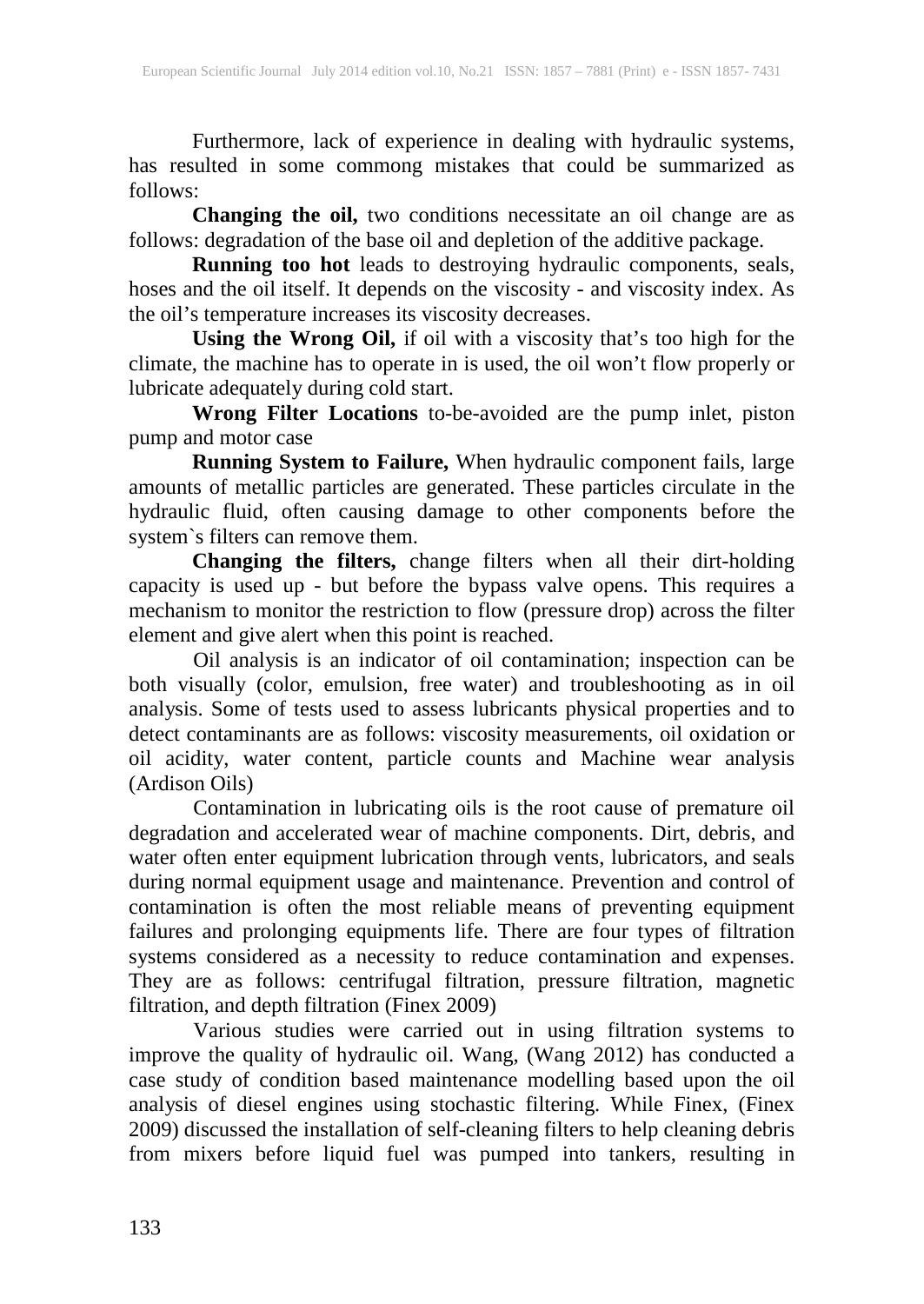increased productivity and a safter working environment for operators. The filters have alos significantly improved the final quality of the liquid fuel product.

Parker Arton (Parker 2003) has introduced another new system designed to prevent breakdowns in hydraulic systems, the MGSB filter. The company claims that approximatly 80% of hydraulic system breakdowns are caused by oil contamination and that efficient filtering processes will help to cut the cost of maintenance and ownership for end users. Others, such as Madulkar, (Mahulkar 2011) worked on the application of derivative free filtering in hydraulic systems for the purpose of real-time fault identificaiton. The paper dealt with internal leakage faults. Also, Krause, (Krause 1979) has assessed microfilter of engine oils applying a filtering test rig. The economic aspects of microfilternig are discussed in the light of results obtained from the test rig and from service applications.

#### **Exerpimental System Setup**

In this study, a new filtration system has been introduced. This system is made with an oil cleanliness testing machine according to ISO 4406 that tests the cleanliness of the oil and then filters it until the desired cleanliness is achieved. This can be done in two ways: online or offline. The system is composed of:

**Filter**: A depth-filtration type filter provides efficient contamination removal down to 1 micron particles size which makes it able to decrease sudden breakdowns caused by oil contamination that usually ends up with hydraulic system stoppage, refere to figure 1.



Figure 1 - Gulf Coast 01 oil filter

This filter removes moisture down to 40 ppm preventing the corrosion of the steel parts of the hydraulic system and the fuel viscosity will be maintained at the desired level. Furthermore, the ability of this filter to remove oil bubbles decreases the chance of oil over-heating caused by improper lubrication due interaction between oil and air also it decreases the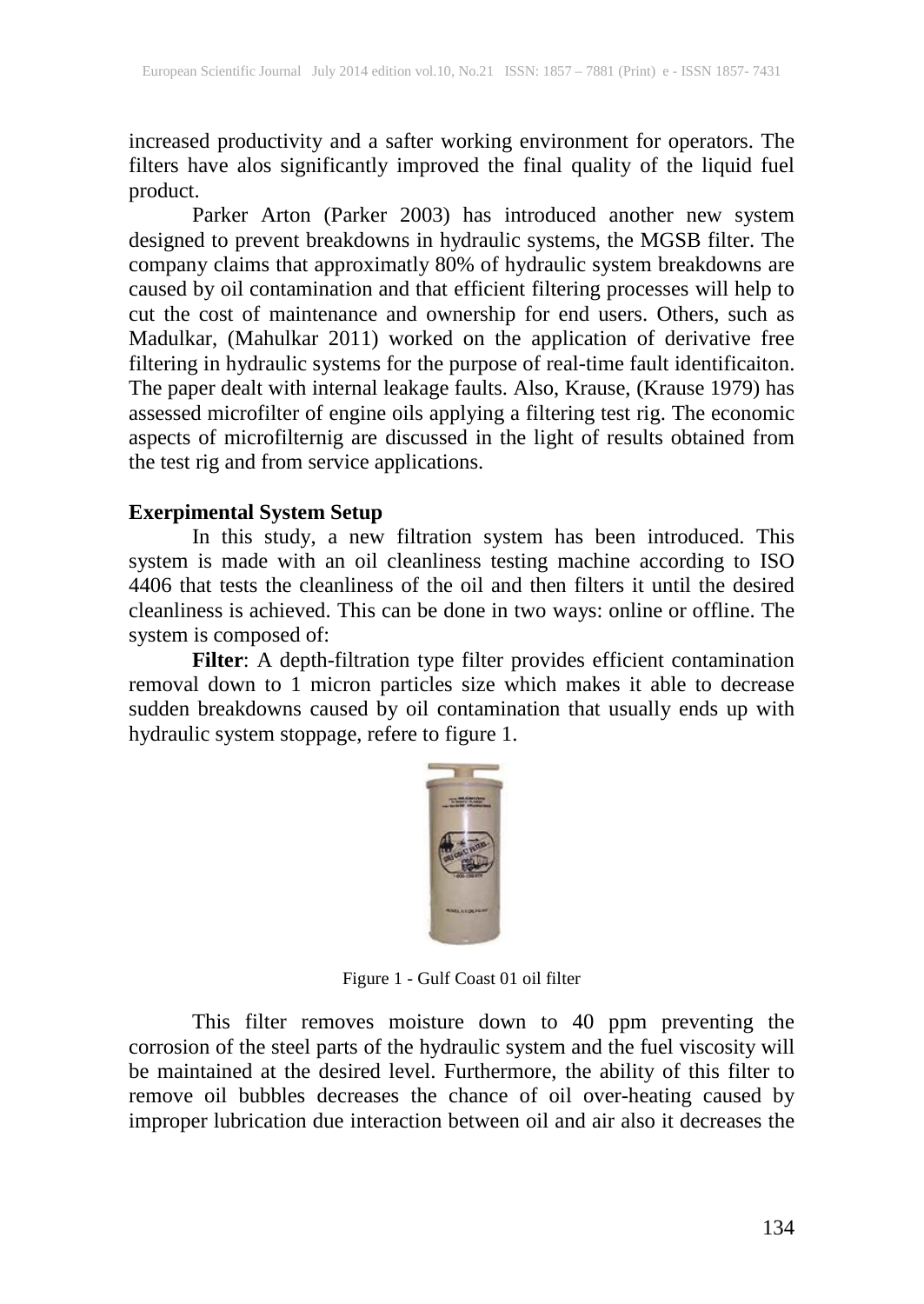chance of oil leakage caused by diesel effect of air bubbles compressed under pressures.

The power of filter in removing solid, water, air bubbles from oil reduces the chance of sludge and varnish formation which usually lead to slow operation and decrease in hydraulic system efficiency. The maximum working pressure held by the filter is 6 bar which is not of that importance with respect fluid flow since the filter will be installed as a "by pass" filter connected to the oil reservoir and will not interfere with the normal fluid flow. It has a maximum flow rate of 1.89 liters/minute which makes it fast in filtering the hydraulic system oil reservoir .It is light weighted, which makes it easy to be fit on the portable filtration system. The filter has standard Inlet/outlet connections that makes it easily connected. This filter is able to clean the oil of a 1000L oil reservoir. The filter is located 40 cm above the pump connected with a straight hosepipe to allow easy oil flow and prevent bubble formation that usually results from non -straight hoses. the filter inlet/outlet are 0.4 inches while pump inlet/outlet are 1 inch, for that reason a size-converting connection and tap have been added to control the fluid flow and make sure the filter is not receiving more than its capacity "1.89" liters/min.

**Reservoir**: A 10 liters reservoir (refer to figure 2) is added to the system as an extra container to facilitate the online oil filtering without stopping the operation of the hydraulic system. This reservoir is used to keep the flow rate of the hydraulic oil constant during operation, avoiding the possibility that oil level flow might be reduced to slow down due to filtration. The reservoir is located 50 cm directly above the pump to speed up the fluid flow.



Figure 2 - 10 liter oil reservoir, where oil will be poured to be pumped to the filter and the cleanliness test machine, and then back to the reservoir.

**Pump**: A ½ horse power pedrollo pump, as shown in Figure 3, is used to circulate the oil throughout the system. It has the following specifications, as displayed in table 1.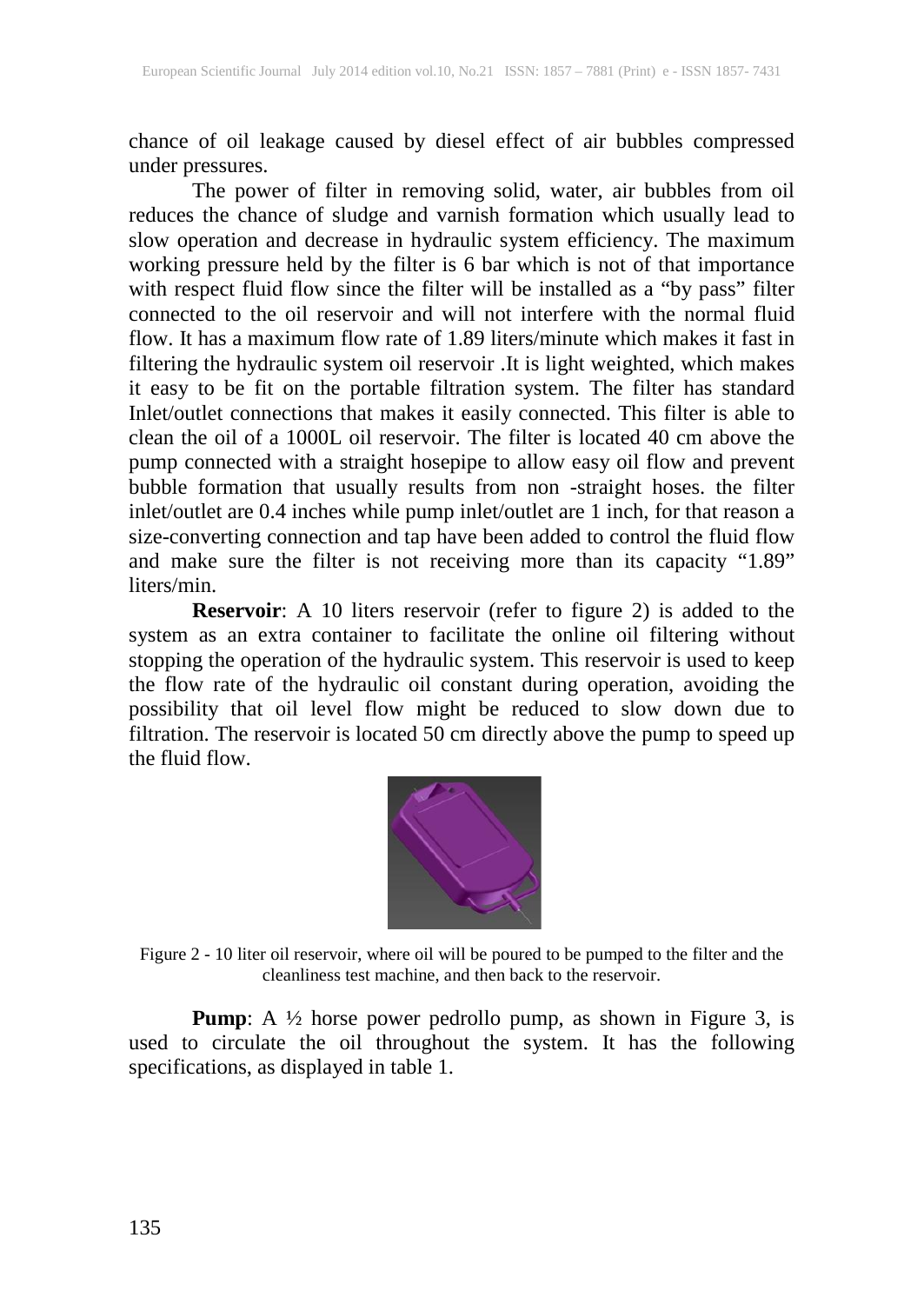|                             |           | <b>Discharge</b>             | <b>Suction Lift In Cm</b> |    |    |
|-----------------------------|-----------|------------------------------|---------------------------|----|----|
| Model                       | <b>HP</b> | <b>Pressure</b>              | 13                        |    | 65 |
|                             |           | (Bar)<br>Liters/minute (LPM) |                           |    |    |
| JSWX05F16P<br>115/230 Volts | 1/2       |                              | 45                        |    | 30 |
|                             |           |                              | 30                        | 25 | 20 |
|                             |           |                              | 20                        |    | 10 |
|                             |           |                              |                           |    |    |

Table 1 - pump specifications

The maximum pressure of the pump is "5 bar", which is; for safety reason, less than the maximum pressure held by the filter, which is "6 bar". Following the pump specifications, the filter was placed 40cm above the pump. Thus, resulting in a flow rate of 4 liters/min which is considered more than the flow required by the filter.



Figure 3 – Pedrollo Pump

**Particle Counter:** Particle Counter ROC-61 is located above the filter, (refer to figure 4), and is used to test and to monitor oil cleanliness level online and count the oil contaminants through laser technology. It works when the oil enters its hose-pipe with a specific flow rates. It gives the new cleanliness level of the oil every 3 minutes. Also it gives warning signs for: rise in contamination, component wear, filter and seal failure, water ingress, oil oxidation, cavitations through codes that appear on the screen and defined in its catalogue. The benefits of this machine is: low cost, compact, highly accurate, ideal for fluid cleanliness trending, online partial oil analysis, up to 500 bar working pressure, flow rate 0.5l/min and it can be linked to a terminal and display the oil cleanliness level every 3 minutes.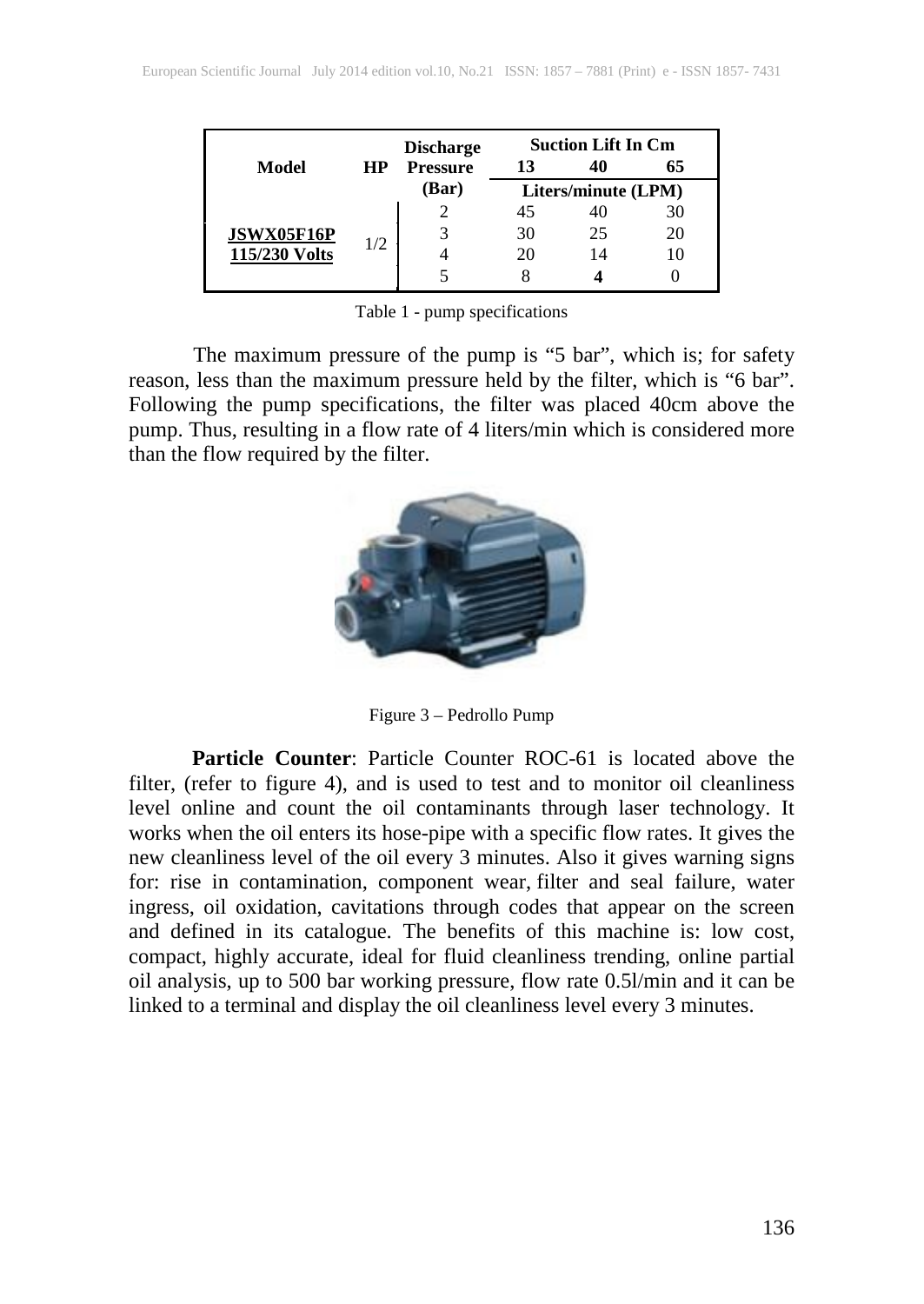

Figure 4 – Roc-61 particle counter

### **Testing Procedure**

Figure 5 shows the assembled hydraulic oil filtration system. The testing procedure was carried out as follows:



Figure 5 – Online Filration System

- 1. Connect the outlet tap of the hydraulic system reservoir to the filtration system reservoir through hose pipe
- 2. Open the tap to give a flow rate of 1.89 L/min "flow rate of the filter"
- 3. Adjust the taps to make sure the oil is going to enter the testing machine without being filter, and return it back to the reservoir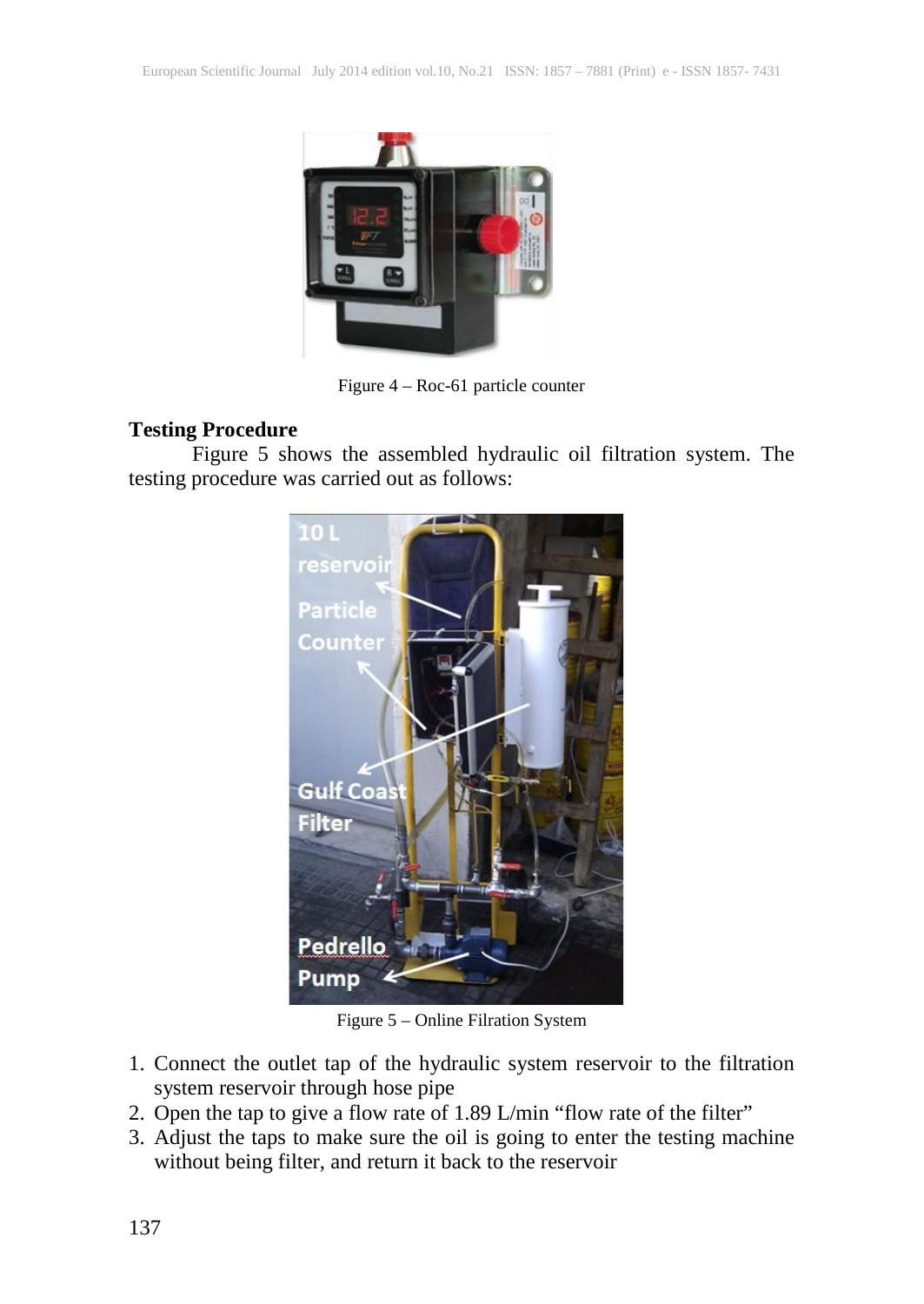- 4. After testing the oil cleanliness, open the tap of the filter, and let the oil pass from the pump to the filter then to the testing machine
- 5. Monitor the oil cleanliness level in every circulation
- 6. After the oil cleanliness level is reached, pump the oil to the hydraulic system reservoir

#### **Results and Discussion**

ISO cleanliness codes ranges from 18/16/13 "the minimum cleanliness level" to 14/12/10 "the maximum cleanliness level required by hydraulic system`s components". Where the value 18 means that the number of particles of size less than 4 microns must be between  $18<sup>3</sup>$  and  $18<sup>4</sup>$ , and the value 16 means that the number of particles of size less than 4 microns must be between  $16<sup>3</sup>$  and  $16<sup>4</sup>$ , and the value 13 means that the number of particles of size less than 4 microns must be between  $13<sup>3</sup>$  and  $13<sup>4</sup>$ 

In this study, ten liters of contaminated hydraulic oil was used in the hydraulic system. The first obtained reading as per ISO code was as follows: 23/21/18 and showed the presence of water and solid contamination and very small level of air contamination. The pump transferred dirty oil from the reservoir to the filter to the testing machine then back to the reservoir. New cleanliness level reading was given by the cleanliness machine every 3 minutes. The oil reached the desired cleanliness level, and returned back to the reservoir.

| <b>Time</b> | 4µm  | 6µm  | $14 \mu m$ |
|-------------|------|------|------------|
| 8:58        | 23.2 | 21.1 | 18.3       |
| 9:01        | 23.2 | 19.8 | 16.8       |
| 9:04        | 23   | 16   | 16.8       |
| 9:07        | 22.9 | 16.8 | 16         |
| 9:10        | 22.9 | 15.9 | 15.9       |
| 9:13        | 22.8 | 15.2 | 15.2       |
| 9:16        | 22.1 | 15   | 15         |
| 9:19        | 21.8 | 15   | 14.8       |
| 9:22        | 21.5 | 14.8 | 14.5       |
| 9:25        | 21.3 | 14.1 | 14.1       |
| 9:28        | 19   | 13.3 | 13.3       |
| 9:30        | 18.3 | 12.4 | 11.4       |

Table 2 – Oil cleanliness Result

Table 2 presents the resulting data from the filtration system used in this study. The presented data show clearly how the cleanliness level of the oil improved drastically from 23/21/18 after passing through the filter for 10 circulations to reach 18/12/12. And hence, the desired cleanliness of the oil is achieved.

Table 3 shows the relationship between oil cleanliness ISO code and the hydraulic component lifetime. Following the data presented in table 2, it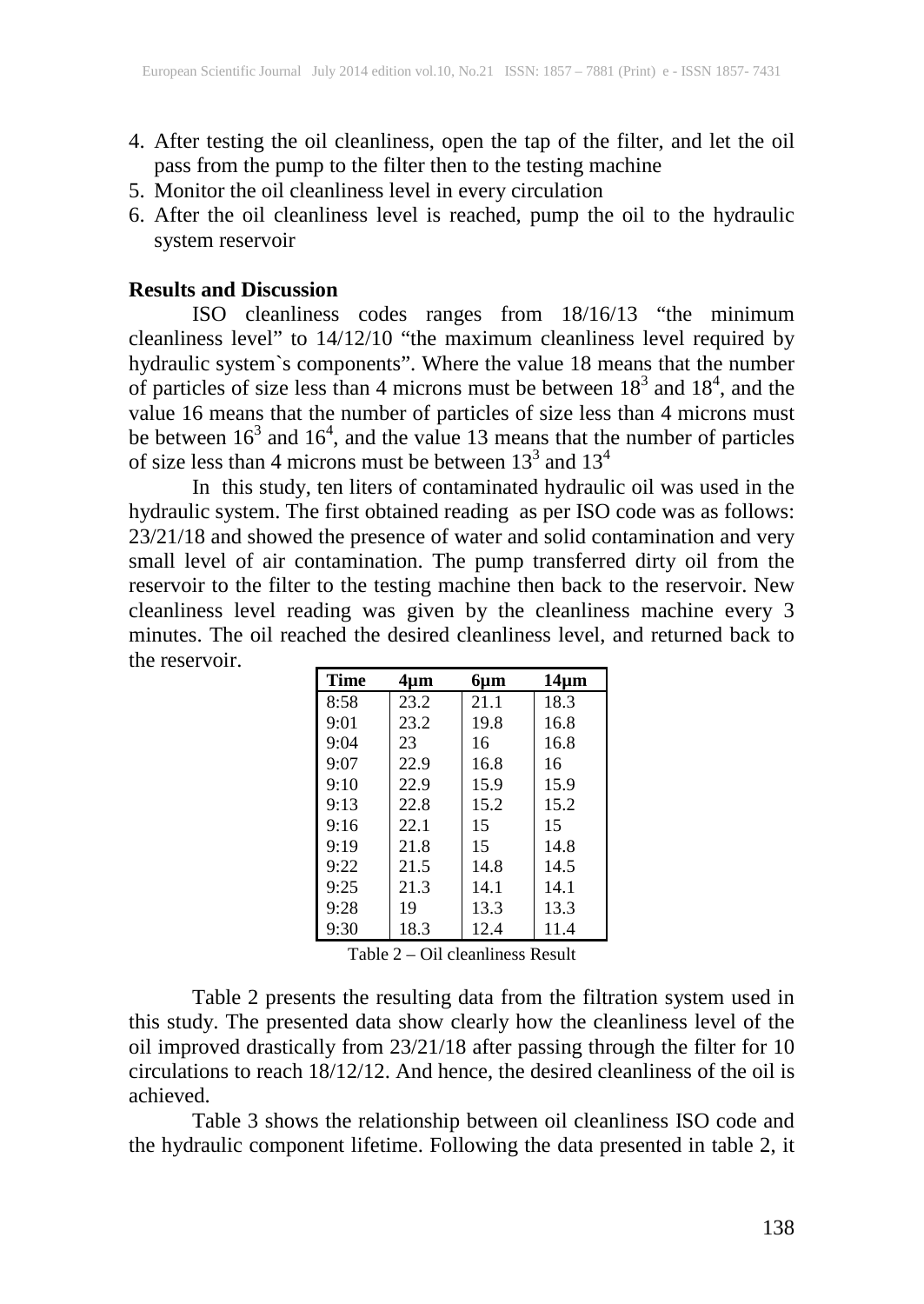| <b>Hydraulic Component</b> |                                           |                                           |                                           |  |  |  |  |
|----------------------------|-------------------------------------------|-------------------------------------------|-------------------------------------------|--|--|--|--|
| <b>Current ISO</b><br>Code | <b>Target ISO Code</b><br>$2 \times$ Life | <b>Target ISO Code</b><br>$4 \times$ Life | <b>Target ISO Code</b><br>$5 \times$ Life |  |  |  |  |
| 23/21/18                   | 19/17/15                                  | 18/16/13                                  | 17/15/12                                  |  |  |  |  |
| 22/20/17                   | 19/17/14                                  | 17/18/12                                  | 16/14/11                                  |  |  |  |  |
| 21/19/16                   | 18/16/13                                  | 16/14/11                                  | 15/13/10                                  |  |  |  |  |
| 20/18/15                   | 17/15/12                                  | 15/13/10                                  | 14/12/9                                   |  |  |  |  |
| 19/17/14                   | 16/14/11                                  | 14/12/9                                   | 14/12/8                                   |  |  |  |  |
| 18/16/13                   | 15/13/10                                  | 13/11/8                                   |                                           |  |  |  |  |

is clearly that, after half an hour of filtration, the life of the oil has been increased by 3 to 4 times.

Table 3 - ISO codes for hydraulic components

#### **Conclusion**

As a conclusion applying the filtration method resulted in: improved oil cleanliness level, increased machine performance, increased component life, increased fluid life, reduced downtime and fewer repairs.

The main feature of the system is its robustness and availability to carry out oil analysis on the set to guarantee good results. This system helped in solving one of the most crucial problems that the owners of hydraulic oil systems suffer from. Where it measures the amount of contamination in oil and furthermore it filtrates the oil to the desired cleanliness. One of the most important benefits of this system other than cleaning the oil and extending its life time, the test is done locally and online without stopping the machines which saves time and money.

Furthermore, this system can be used for larger hydraulic system by applying some modifications such as bigger reservoir and a higher pressure pump, if these two modifications were applied, the distance between the reservoir and the pump must be increased in order to ensure the required flow rate. Also modifications can be done according to the desire of the hydraulic system owner, if he wants it to be temporary or permanent, and in both cases satisfactory results are obtained.

#### **References:**

Mazeikiene, A., Vaiskunaite, R., Vaisis, V. . Oil removal from runoff with natural sorbing filter fillers. Original Research Article, Journal of Environmental Management, Volume 141, 1 August 2014, Pages 155 - 160 Baraldi, P., Compare, M., Sauco, S., Zio, E., Dec 2013. Ensemble neural network-based filtering for prognostics. Mechanical Systems and Signal Processing, Volume 41, Issues 1 – 2, Dec 2013, Pages 288 - 300

Wang, W., Hussin, B., Jefferis, T, March 2012, A case study of condition based maintenance modeling based upon the oil analysis data of marine